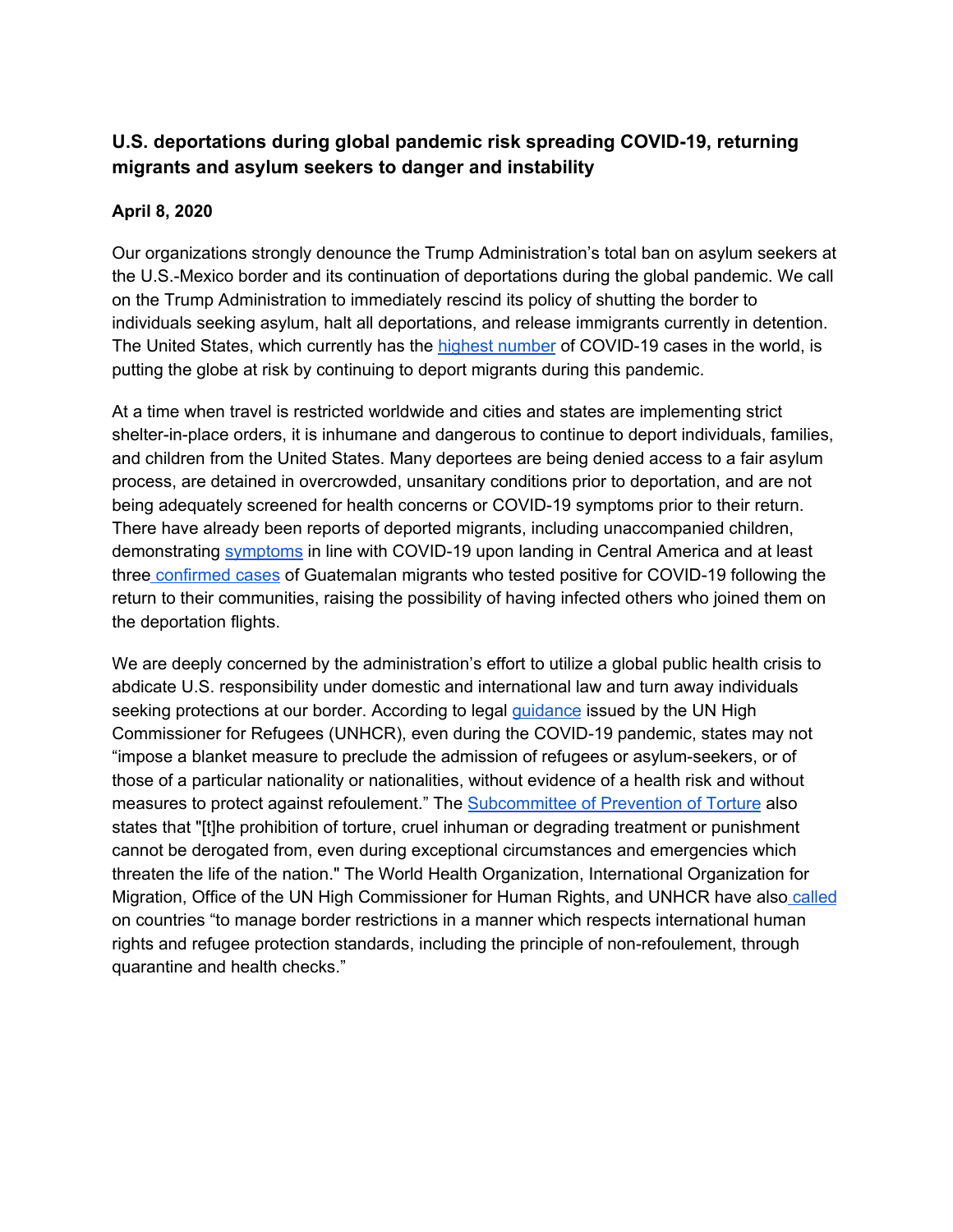#### **Situation of forced turnbacks at the U.S.-Mexico border and deportations to the region**

Since the Trump Administr[a](https://s3.amazonaws.com/public-inspection.federalregister.gov/2020-06238.pdf)tion issued a [rule](https://s3.amazonaws.com/public-inspection.federalregister.gov/2020-06238.pdf) on March 20<sup>th</sup> suspending the entry of individuals to the United States, migrants from Mexico, Guatemala, El Salvador, and Honduras and other countries who are apprehended at the southern border by Customs and Border Protection (CBP) have been summarily returned to the Mexican side of the border or placed into expedited deportation to their home countries without being screened for international protection needs or [provided](https://www.washingtonpost.com/immigration/coronavirus-immigration-border-96-minutes/2020/03/30/13af805c-72c5-11ea-ae50-7148009252e3_story.html) any [medical](https://www.washingtonpost.com/immigration/coronavirus-immigration-border-96-minutes/2020/03/30/13af805c-72c5-11ea-ae50-7148009252e3_story.html) testing. CBP i[s](https://www.propublica.org/article/leaked-border-patrol-memo-tells-agents-to-send-migrants-back-immediately-ignoring-asylum-law) [not](https://www.propublica.org/article/leaked-border-patrol-memo-tells-agents-to-send-migrants-back-immediately-ignoring-asylum-law) conducting adequate medical screenings for underlying conditions or risk factors which heighten migrants' risk of severe harm from COVID-19.

Forced turnbacks of migrants apprehended at the U.S.-Mexico border to Mexico leaves migrants exposed to organized crime or abusive Mexican migration and law enforcement. Those returned to Mexico join the tens of thousands asylum seekers currently waiting in precarious conditions, denied due process and access to asylum under policies such as "metering" and MPP/ Remain in Mexico. Recently, NGOs have [documented](https://twitter.com/La72Tenosique/status/1245398429909438465) cases of some migrants along Mexico's northern border being detained and sent to Mexico's southern border by Mexican migration enforcement, who are then dropped off in Guatemala. Those migrants, if they are not from Guatemala, then face the risk of apprehension and detention within Guatemala due to transiting during curfew hours or must try to cross back into Mexico on their own. We are deeply concerned by the way in which the U.S. asylum ban is leaving migrants in situations of extreme vulnerability amidst border closings and tightened enforcement across the region due to the pandemic.

Deportations of Mexicans to the Mexican side of the border are also ongoing, though interior repatriation flights have been suspended temporarily. The United States and Mexico have [expanded](https://www.gob.mx/sre/prensa/new-covid-19-protective-measures-for-repatriated-mexicans?tab=) the hours in which deportations to Mexico can take place, curtailing the Local Repatriation Agreements, which had prohibitions on nighttime deportations to limit risks faced by deportees. Because of the border shutdown and social distancing practices, humanitarian organizations face increasing difficulties in reaching and providing services to asylum seekers, leaving them even more exposed to organized crime and human rights violations. Some migrant shelters on the Mexican side of the border have had to curtail their services or close their doors to new migrants to prevent the spread of COVID-19 due to the challenges in maintaining social distancing and hygiene practices within their facilities.

There have been regular ICE deportation [flights](https://www.ice.gov/news/releases/ice-air-flying-home-us-citizens-central-america-during-covid-19-outbreak#wcm-survey-target-id) returning adults and unaccompanied children to Guatemala, Honduras, and El Salvador, countries that otherwise have their borders closed. Immigration and Customs Enforcement (ICE) is reportedly only taking migrants' [temperature](https://www.latimes.com/politics/story/2020-03-29/trump-deportations-guatemala-coronavirus) prior to boarding deportation flights-- a wholly insufficient measure according to COVID-19 testin[g](https://www.cdc.gov/coronavirus/2019-nCoV/hcp/clinical-criteria.html) [guidelines](https://www.cdc.gov/coronavirus/2019-nCoV/hcp/clinical-criteria.html) issued by the Centers for Disease Control and Prevention (CDC). The turnback or deportation of unaccompanied children from the border, without giving them access to an immigration judge and an attorney, without screening for protection needs, and without placing them in the custody of the Office of Refugee Resettlement (ORR)[,](https://www.buzzfeednews.com/article/hamedaleaziz/coronavirus-unaccompanied-minors-deported) [violates](https://www.buzzfeednews.com/article/hamedaleaziz/coronavirus-unaccompanied-minors-deported) their rights under the Trafficking Victim Protection Reauthorization Act (TVPRA). Reports of turnbacks of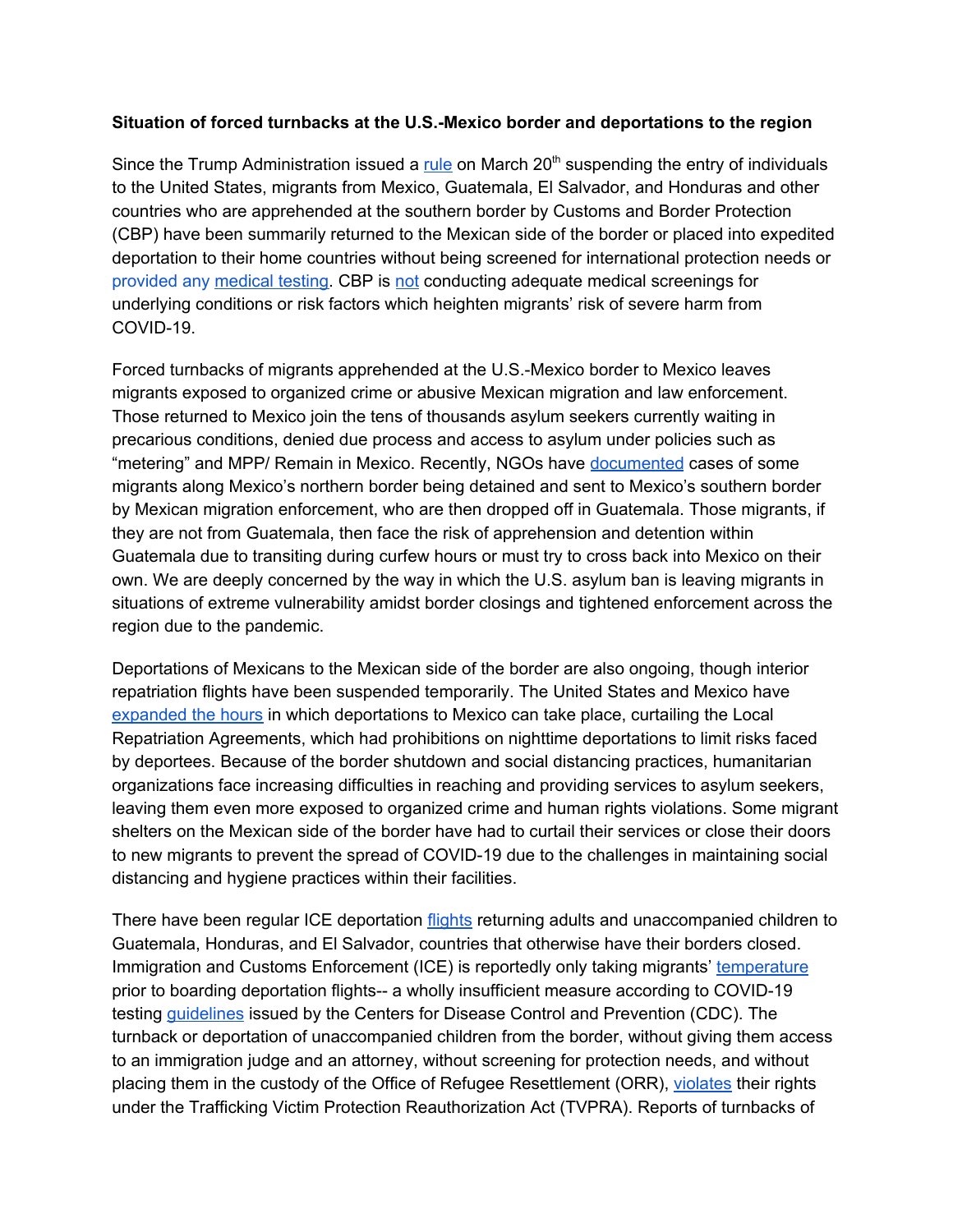Mexican unaccompanied children without any screening for risk of human trafficking or persecution also violate the TVPRA and fly in the face of child welfare principles, leaving children vulnerable to human trafficking, persecution, and other harm.

We are also deeply concerned by efforts to expand deportation flights to other countries during this pandemic. ICE has reported deportation flights t[o](https://www.miamiherald.com/news/nation-world/world/americas/haiti/article241799806.html) [Haiti](https://www.miamiherald.com/news/nation-world/world/americas/haiti/article241799806.html)[,](https://www.ice.gov/news/releases/ice-air-flying-home-us-citizens-colombia-during-covid-19#wcm-survey-target-id) [Colombia](https://www.ice.gov/news/releases/ice-air-flying-home-us-citizens-colombia-during-covid-19#wcm-survey-target-id) an[d](https://www.ice.gov/news/releases/ice-air-brought-home-69-us-citizens-and-lawful-permanent-residents-nicaragua-and) [Nicaragua](https://www.ice.gov/news/releases/ice-air-brought-home-69-us-citizens-and-lawful-permanent-residents-nicaragua-and) on planes that were subsequently utilized to transport U.S. citizens home. Deportations to other countries would only risk spreading the virus and returning migrants to already precarious conditions.

#### **Concerns for deported migrants upon arrival in Central America under COVID-19**

Migrants deported back to Guatemala, Honduras, or El Salvador during the global pandemic have been facing inadequate quarantine measures and fragile healthcare systems, deepening poverty, severe food insecurity, repressive policing of public health measures, and restrictions on public transportation, impacting the ability of families from meeting their relatives upon arrival, as well the ability to move to their communities before curfew.

Across the three countries, governments have taken ad hoc and insufficient measures to provide medical screening for deported migrants upon their arrival at reception centers in airports. In Guatemala, for example, there are [reports](https://medium.com/@PrensaComunitar/siguen-las-deportaciones-desde-estados-unidos-a%C3%BAn-con-covid-19-8ec944777524) that deported migrants were told to undertake "voluntary" quarantine in their homes after arrival without any sort of medical screening. While there have been several [cases](https://www.guatevision.com/nacionales/coronavirus-envian-a-hospital-de-villa-nueva-a-dos-deportados-con-fiebre-ultima-hora) of deported migrants including [children](https://www.prensalibre.com/guatemala/migrantes/detectan-a-tres-menores-con-fiebre-en-dos-vuelos-con-166-migrantes-retornados-de-ee-uu/) taken to the hospital to receive COVID-19 testing, testing only occurred after they demonstrated possible symptoms upon arrival, and not as a part of any comprehensive or systematic medical screening provided by the government. In Honduras, some deported migrants were reportedly transferred from the reception center at the airport to a makeshift quarantine center by the military and police, where the adequacy of conditions and screenings are unknown. In El Salvador, individuals held in quarantine facilitie[s](https://elfaro.net/es/202003/el_salvador/24210/Diario-de-cuarentena-5-no-manden-esa-carta.htm) raised [concern](https://elfaro.net/es/202003/el_salvador/24210/Diario-de-cuarentena-5-no-manden-esa-carta.htm)s about the lack of information and [testing](https://elfaro.net/es/202004/el_salvador/24233/El-%C3%BAltimo-mensaje-de-%C3%93scar-M%C3%A9ndez-%E2%80%9CD%C3%ADgale-a-los-doctores-que-vengan-a-verme-por-favor%E2%80%9D.htm) being provided. Guatemalan, Honduran, and Salvadoran governments have also not provided public information on measures being taken to provide medical screening to deported migrants upon their arrival from the United States, much less information to migrants on specific measures they can take with their communities or families to prevent the spread of COVID-19. NGOs have faced difficulty in accessing reception centers where deported migrants arrive due to governmental measures restricting the movement of the population. This poses serious challenges to monitor the conditions and the risks deported migrants are exposed to upon their return.

Strict government curfews, business closings, and a lack of public transportation across the three countries also means that deported migrants will mostly have to find how to get to their home communities on their own and could be at risk for arrests due to transiting during curfew hours. These risks are exacerbated for unaccompanied children, whose families will face enormous difficulty in picking them up from airport reception centers, especially when coming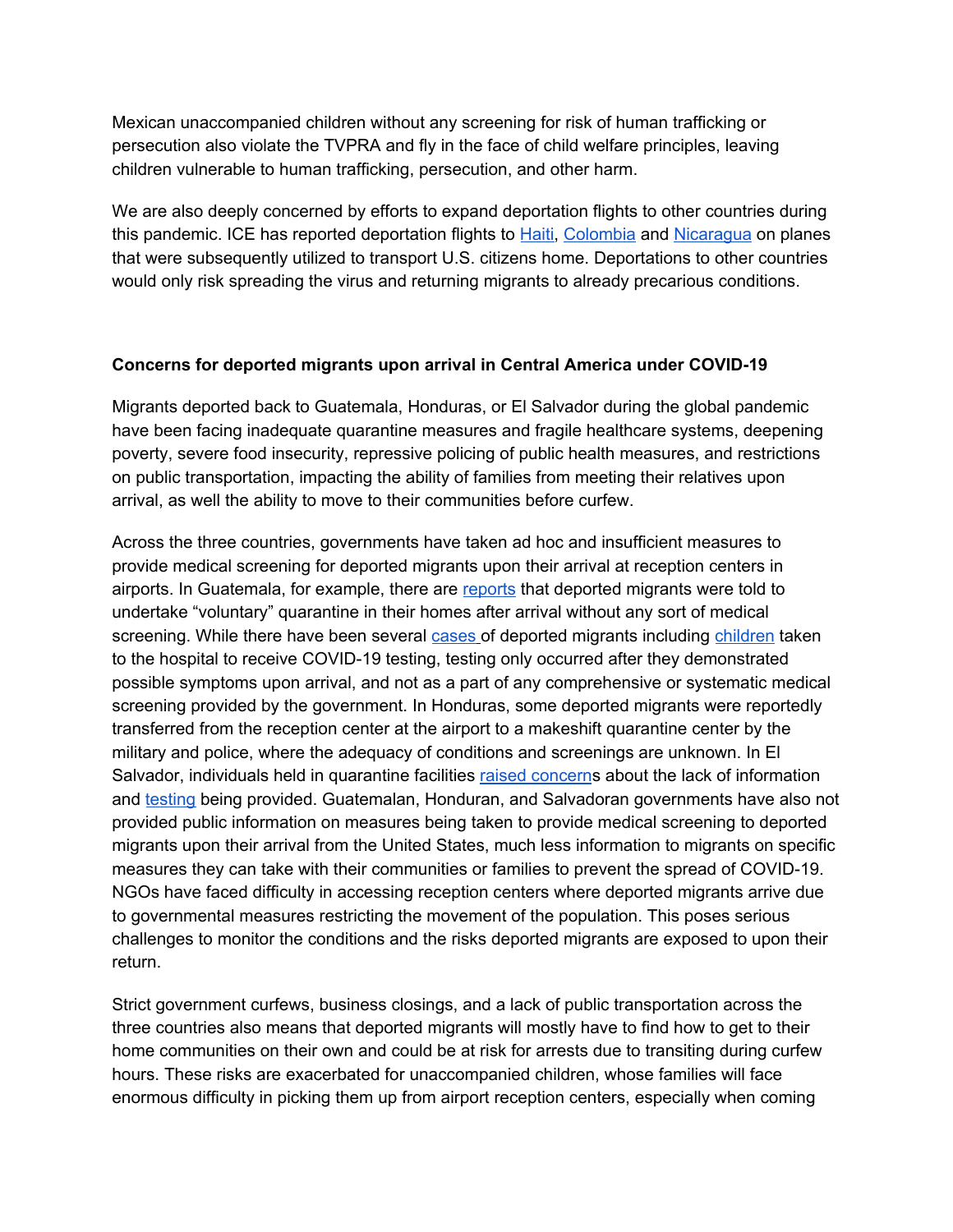from distant, rural communities. Deported women and girls are also at risk as public health crises ofte[n](https://data2.unhcr.org/en/documents/download/74763) [deepen](https://data2.unhcr.org/en/documents/download/74763) existing gender inequalities and sexual and gender-based violence. Some deported migrants may not have anywhere to turn, especially if they were fleeing persecution in their homes in the first place. Civil society shelters, frequently the only organizations providing access to protection and basic services to deported migrants, have had to close to avoid spreading the risk of the virus within their facilities. NGOs have also reported that some deported migrants face [violence](https://www.wsj.com/articles/guatemala-asks-u-s-to-halt-deportations-of-guatemalans-to-prevent-spreading-coronavirus-11585694116) upon return to their communities due to fear that they will infect community members with COVID-19, exacerbated by the broader uncertainty and fear that communities have amidst the pandemic.

For those who do make it back to their communities, food shortage is a severe problem. Local markets are either closed or do not have enough food, and food that is available is being sold for higher than normal prices. NGOs working with families in the region have reported that families are contacting them reporting that they are hungry and do not have access to food. In the Guatemalan highlands, families are unable to travel to markets that may have more food available because of the lack of public transportation. In countries where much of the population lives in poverty and works in the informal sector, households have no [reserves](https://elfaro.net/en/202003/el_salvador/24150/%E2%80%9CIf-I-Stay-Home-I%E2%80%99ll-Starve%E2%80%9D.htm) of cash or food to survive even a short-term quarantine.

We are also deeply concerned that deported migrants may be returning to face increasingly repressive measures being taken by already corrupt governments in the region. In Honduras, for example, the government declared a state of exception and deployed the military on the streets. Members of the Military Police of Public Order (PMOP) patrolled and even entered houses i[n](http://www.web.ellibertador.hn/index.php/noticias/nacionales/3781-urgente-240-casas-invadidas-por-militares-en-la-capital) certain [neighborhoods](http://www.web.ellibertador.hn/index.php/noticias/nacionales/3781-urgente-240-casas-invadidas-por-militares-en-la-capital) where some cases of COVID-19 were reported. The Special Rapporteur for Freedom of Expression of the Inter-American Commission on Human Rights [criticized](http://www.pasosdeanimalgrande.com/index.php/en/amenazas-a-la-libertad-de-expresion/item/2739-relator-especial-de-libertad-de-expresion-de-la-cidh-considera-desproporcionada-la-medida-del-gobierno-de-suspender-el-articulo-72-de-la-constitucion) the Honduran government's suspension of freedom of expression as "disproportionate" and limiting the rights of the citizenry to accurate information about COVID-19. Across all three countries, hundreds of people have been arrested for violating curfew or protesting the lack of food and water. Individuals, including deported migrants, face additional risks from non-state actors such as gangs, some of which have [imposed](https://elfaro.net/es/202003/el_salvador/24211/Pandillas-amenazan-a-quien-incumpla-la-cuarentena.htm) their own curfews and threatened communities due to the pandemic in El Salvador.

All of these situations compound already fragile and ill-prepared health systems in many Central American countries. In Honduras, where a weak health care system has been undermined by massive governmental [corruption,](https://www.aljazeera.com/news/2020/03/coronavirus-crisis-exposes-pandemic-honduras-analysts-200327183808256.html) health services are alread[y](https://www.aljazeera.com/news/2020/03/central-american-countries-ramp-measures-fight-coronavirus-200313213248918.html) [struggling](https://www.aljazeera.com/news/2020/03/central-american-countries-ramp-measures-fight-coronavirus-200313213248918.html) to address the current dengue epidemic in which some 200 people have died. Lack of clean water in poor neighborhoods throughout the region makes the admonition to wash hands impossible to follow. For communities controlled by gangs, individuals may face severe obstacles in accessing the few health clinics that do exist, should they become ill from the virus.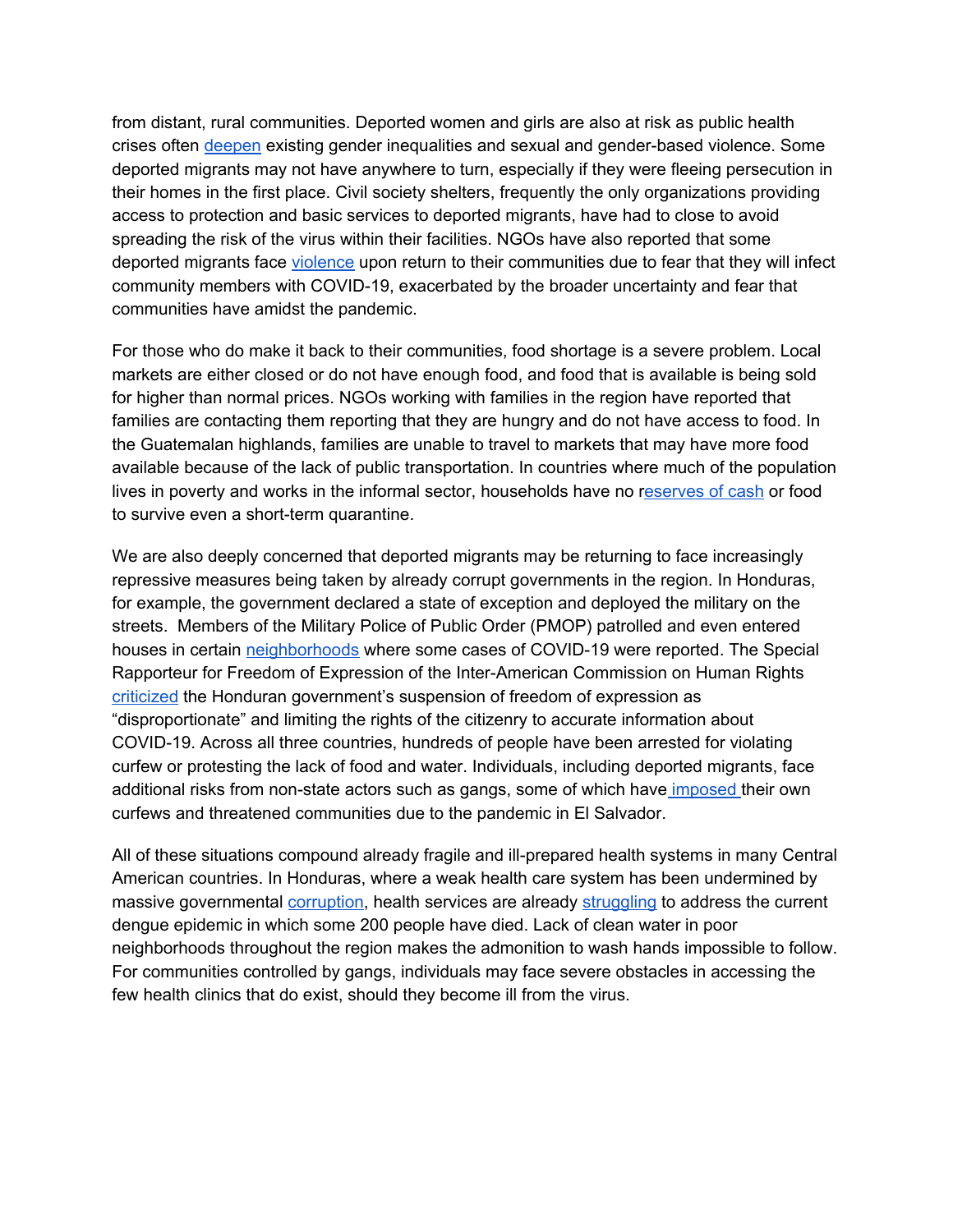## **Recommendations**

The COVID-19 pandemic is a global health crisis that requires public health responses. There is n[o](https://docs.google.com/document/d/1beORFZsFhKgSd17qoOLkes9A0FeNCIyoGB5MiWOsBKU/edit) [evidence](https://docs.google.com/document/d/1beORFZsFhKgSd17qoOLkes9A0FeNCIyoGB5MiWOsBKU/edit) that a border shutdown will improve public health. On the contrary, there is already evidence that deportations of migrants to the region could be seriously detrimental in spreading the virus to areas which had previously not had cases, and where the health effects and death toll will be catastrophic.

We urge the Trump Administration to immediately take the following actions:

- Halt deportations of women, men, children and families back to their home countries;
- Release immigrants from detention maximizing use of humanitarian parole, release on recognizance, and where necessary, community-based alternatives to detention, following medical screening and in a manner consistent with public health protocols on COVID-19;
- Process unaccompanied children according to the safeguards that the TVPRA provides and that child welfare standards compel;
- Apply the same health screening processes currently used by CBP for other individuals crossing the land border to asylum seekers -- including referral to health officials for additional testing of any individuals with symptoms of illness and those who have recently traveled to high-prevalence areas -- and provide them health information (in their own language) on prevention, isolation and treatment measures;
- Parole arriving asylum seekers at ports of entry as expeditiously as possible, release other asylum seekers using other community-based alternatives to detention;
- Coordinate with local groups to ensure housing and transportation upon release, and avoid holding asylum seekers in enclosed or densely populated spaces;
- Ensure the passage of humanitarian assistance and staff from the United States to reach asylum seekers on the Mexican side of the border;
- Urge Western Hemisphere governments not to take advantage of the pandemic to unduly restrict human rights, freedom of the press, and civil liberties, including access to information about COVID-19; and
- Release humanitarian funding that was previously withheld for Central America and provide substantial additional resources to support the work of international and local humanitarian organizations to assist with public health needs, food insecurity, access to sustainable livelihoods and water, and efforts to combat the virus.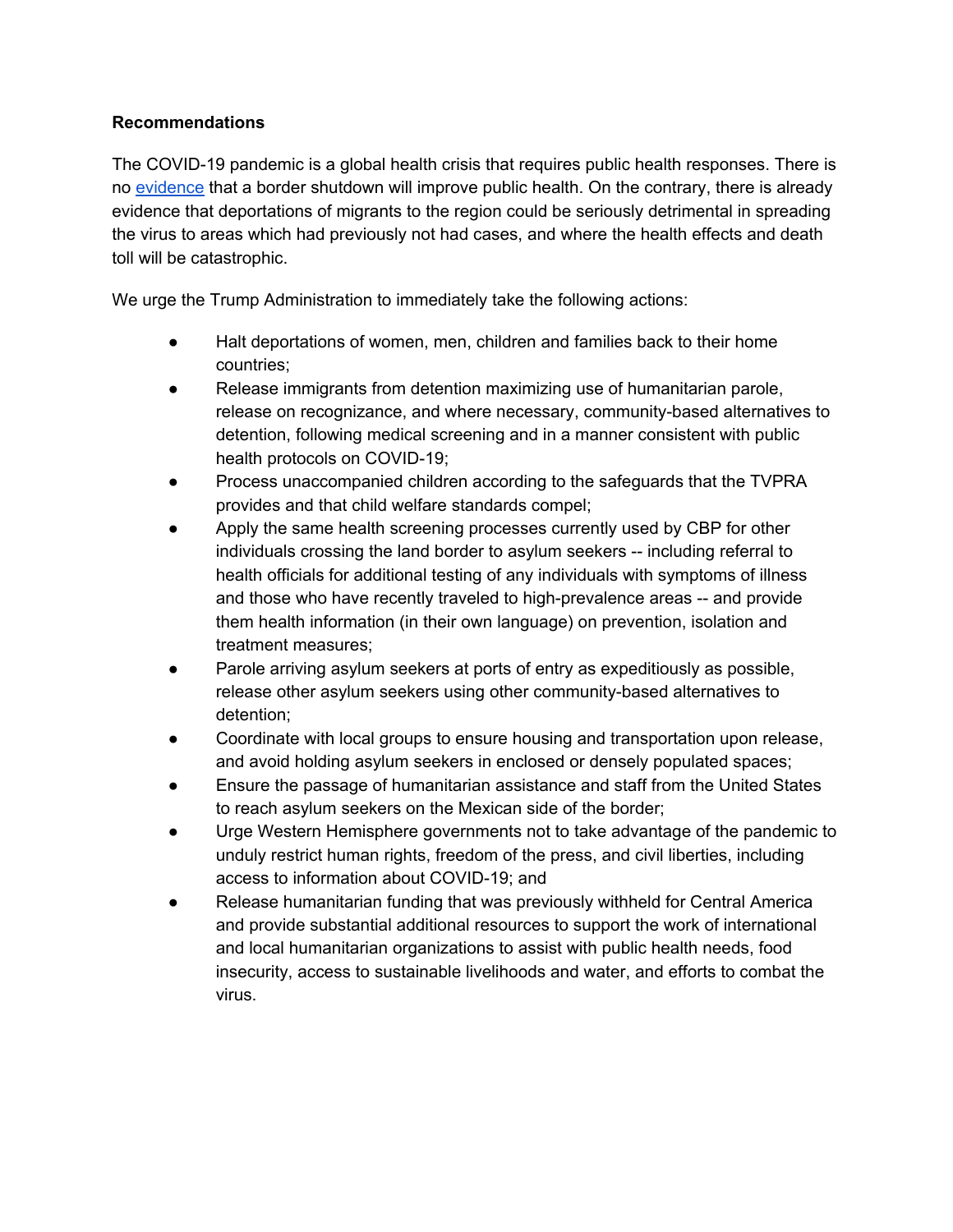### **Signatories**

Alianzas Americas American Friends Service Committee (AFSC) America's Voice Area Executive, Latin America and Caribbean Office, Global Ministries Asylum Seeker Advocacy Project (ASAP) Black Alliance for Just Immigration (BAJI) Cameroon American Council Capital Area Immigrants' Rights (CAIR) Coalition Catholic Legal Immigration Network, Inc. Center for Gender & Refugee Studies Center for Victims of Torture Center Global Central American Resource Center (CARECEN) Church World Service Coalition for Humane Immigrant Rights (CHIRLA) Congregation of Our Lady of the Good Shepherd, U.S. Provinces Committee in Solidarity with the People of El Salvador (CISPES) Detention Watch Network Disciples Refugee & Immigration Ministries Evangelical Lutheran Church in America Formerly Incarcerated Group Healing Together (F.I.G.H.T) Freedom for Immigrants Freedom to Thrive Haitian Bridge Alliance **HIAS** Human Rights Initiative of North Texas Human Rights First Institute for Justice & Democracy in Haiti International Refugee Assistance Project Khmer Anti-deportation Advocacy Group (KhAAG) Kids in Need of Defense (KIND) Kino Border Initiative Latin America Working Group (LAWG) Lawyer's Committee for Civil Rights of the San Francisco Bay Area League of United Latin American Citizens Lutheran Immigration and Refugee Service Mennonite Central Committee U.S. Washington Office MomsRising National Advocacy Center of the Sisters of the Good Shepherd National Immigrant Justice Center National Network for Immigrant & Refugee Rights